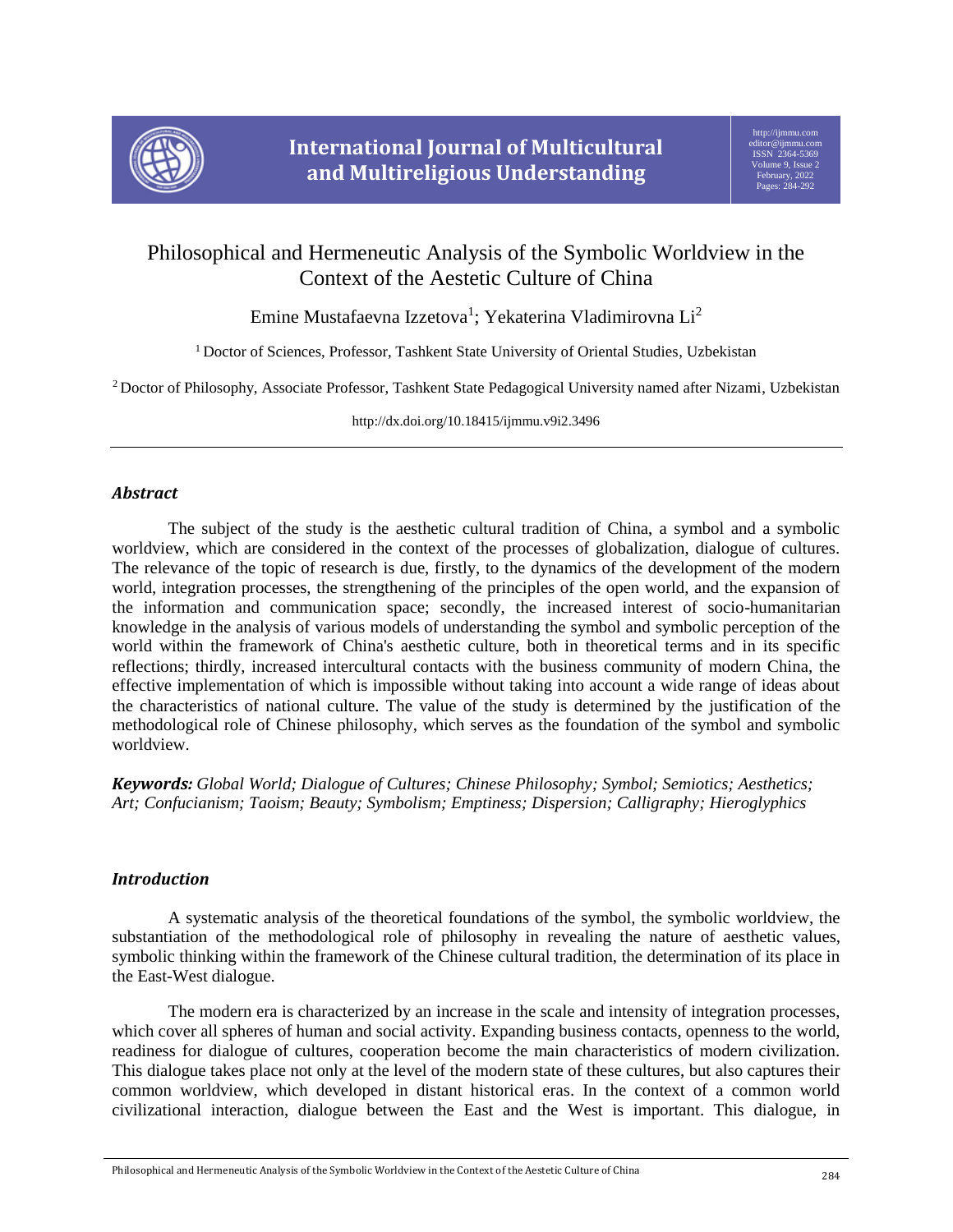particular, follows two directions, when the East is represented, on the one hand, primarily by the culture of China, Japan and India, and on the other, by the culture of Muslim countries. "Dialogue of cultures is one of the main foundations in human and social development. A wide variety of cultures shows the uniqueness of each individual. The tradition of living in harmony with ourselves and respecting others is one of the main requirements for the development of world culture. "

The relevance of the topic of research is due, firstly, to the increased interest of sociohumanitarian knowledge in issues related to the analysis of various models of understanding the symbol and symbolic perception of the world within the framework of the aesthetic culture of China in theoretical and practical terms; secondly, increased intercultural contacts with the business community of modern China, which cannot be effectively implemented without taking into account the wide range of ideas about the characteristics of its national culture; thirdly, the need for a more detailed "understanding" of the art and aesthetic culture of China, reflecting national characteristics; fourth, an increasing interest in the specifics of the thinking, behavioral model and mental image of the Chinese people.

In the modern information and communication space, China occupies an important place. This country, over a long period of interaction of three teachings: Confucianism, Taoism and Buddhism, has created a special type of civilization and culture. Chinese culture included a peculiar scale of aesthetic, moral values, which determined the formation and formation of a special national character and a special type of personality. Aesthetic activity, art reflect the uniqueness of traditional Chinese culture, an extraordinary vision and understanding of reality. It is artistic and aesthetic creativity that has priority in the formation of extraordinary world vision, style of thinking and lifestyle, which fundamentally differ from Western ways of thinking and vision of the world, the role of the individual and society in the progressive development of post-industrial civilization.

The artistic and aesthetic culture of China is of particular value. Art is an integral part of universal and national spiritual culture, and without its study, ideas about the course of history, about peace and people will remain limited. The aesthetic ideal of China is a product of holistic and harmonic world vision, which was reflected in art. Despite the fact that Chinese aesthetics has unique national features formed during the formation of Chinese culture, however, the revealed means of spiritual improvement of a person, achieved by centuries of experience in China, can be useful for a modern person who is in a spiritual search.

#### *Materials and Methods*

The general methodological range of research issues has received comprehensive development in the world and Chinese philosophical and methodological, scientific literature. The role of Chinese philosophy as the methodological basis of symbolism, traditional aesthetic culture was reflected in the works of A.M. Karapetyants, A.I. Kobzev, V.V. Malyavin, O.V. Makhortova, L.V. Mordovina; ontological aspects of the interpretation of the symbol were investigated by R. A. Borisenko, A. Losev, T. Trots; cultural, philosophical and hermeneutic models of interpretation of the symbol found their development in the works of E. Kassirer, G. Gadamer; the semiotic paradigm of symbolism was conceptualized in the studies of Yu.M.Lotman, N.S. Lebedev; The works of Hua Li, Zhu Jingxuan, L.I. Isaeva, E.M. Kulanina, V.S. Glagolev are devoted to the value aspects of calligraphy art.

To solve research problems, hermeneutic, logical and historical methods were used in their unity, methods of comparative analysis, generalization and synthesis as a combination of interpreted material in a new perspective, which allow us to obtain some conclusions. To reveal the topic of research, methods were also used: terminological analysis, with the help of which the semantic spectrum of key concepts was revealed: Dao, emptiness (xu), transformation (hua), joy (le); historical and genetic in the framework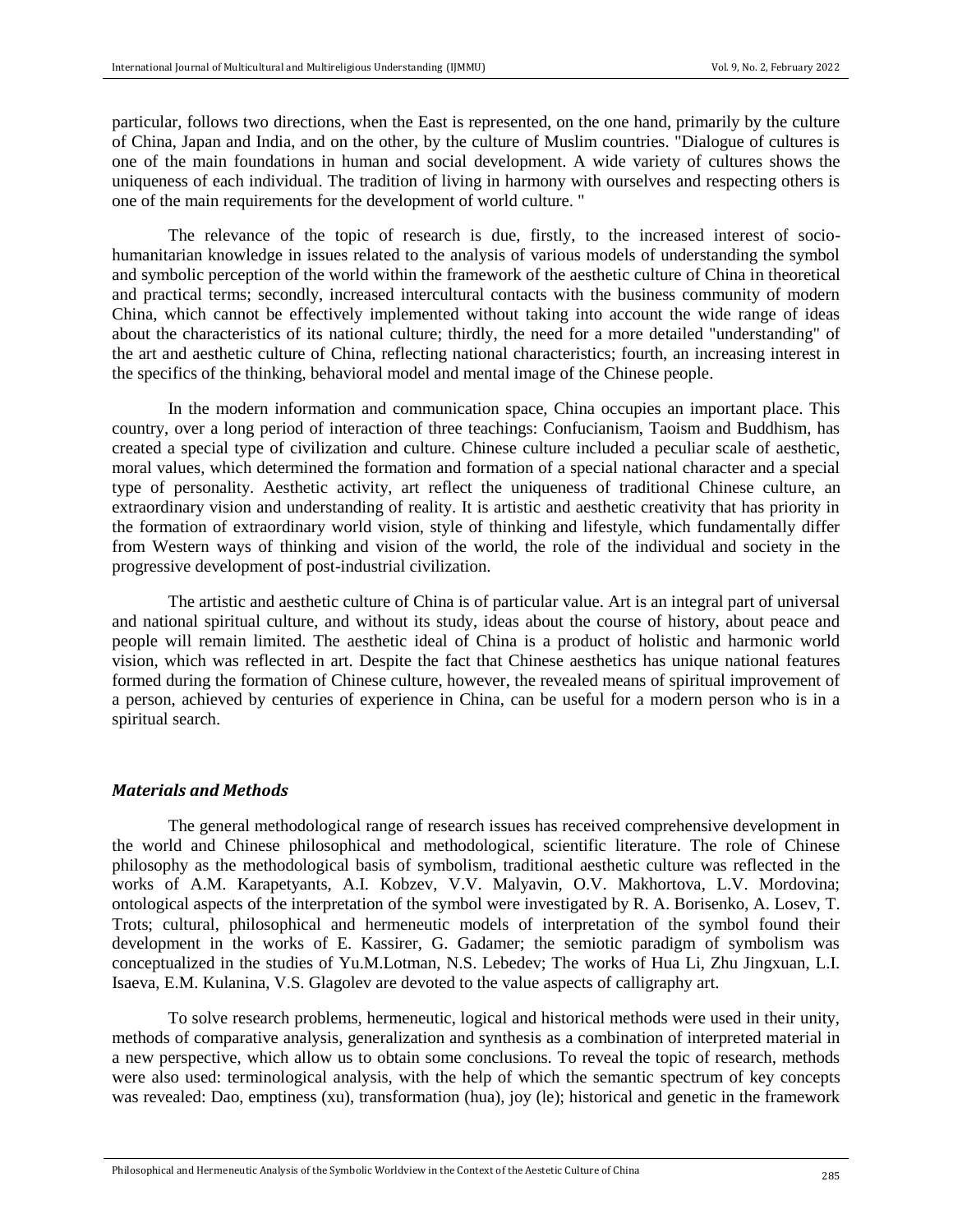of which the genesis and evolution of ideas about aesthetic cultural tradition, about the beautiful, internal and external aspects of being, harmony of the spirit in Confucianism and Taoism were investigated.

#### *The Main Part.Philosophical and Theoretical aspects of the Symbol*

To understand the nature of the symbol and symbolic world vision, you need to immerse yourself in philosophical discourse, consider the methodological base of aesthetics and art, which speaks the language of symbols, signs. Chinese philosophy as a methodology of culture, aesthetics was symbolic in nature, which is due to the blurring of the boundaries (Borisenko O.A., Soboleva E.V., Fen Lily (case date: 26.09.2018)., Voronin 2009, Borisenko 2018, Prots 2008, A. Losev 1991, A. F. Losev 1975, Cashier 2002, Gadamer 1991, Lotman 1996, Malyavin 2006) between philosophy, science, literature and art as a whole. This explains the use of unified terminology in the widest range - from mathematics to metaphysics and from metaphysics to poetry, aesthetics. The possibility of this was predetermined by the symbolic nature of traditional Chinese philosophy, within the framework of which it was the symbols (xiang), and not the words and scriptures, that were considered able to comprehensively express higher ideas (and) ("Zhou and," "Xi zhuan," I, 12). A symbol in philosophy is the ultimate generalization of the meaning of a thing. Any philosophical concept is the semantic embryo of the symbol.

The information and digital progress of society, which has a beneficial impact on all spheres of activity, including the cultural process, has a direct impact on modern people. A cultural space filled with symbols and images immerses a person in a kind of symbolic reality. Since life outside the sociocultural space is impossible for modern man, the existence of the symbols and images themselves outside of man is not possible.

The philosophical interpretation of the symbol is traced to ancient Greek, ancient Indian, ancient Chinese philosophers, in sources of a philosophical, religious and aesthetic nature. Plato defined the symbol as a philosophical problem, presenting a holistic interpretation of the symbol. The meaning was interpreted ambiguously, the interpretation was associated, first of all, with intuition, insight, indicating the highest ideal form of the object. The merit of Aristotle was that he saw in the symbol a number of meanings that are different from each other, but have one concept.

Ontological understanding of the symbol is associated with the concept of intelligent being. A symbol is the thing that makes it possible. According to the point of view of A. Losev, the symbol of a thing is its generalization, law, order, ideological-shaped design, its internal-external expressive structure, sign. The symbol is the principle of infinite formation, reflection of things. A. Losev considers the symbol as "the substantive identity of an infinite series of things covered by one model. A symbol of a thing, given with or without any image, is always something framed and ordered. Accordingly, it always contains some idea that turns out to be the law of all its construction.

The peculiarity of the cultural approach of interpreting the symbol was shown by E. Kassirer in the work "Philosophy of Symbolic Forms." As part of his concept, he puts forward the idea that the symbol is the result of the human construction of reality. As a result, another reality arises in which the perception of things in the world occurs indirectly. The symbolic construction of reality acts as a way of self-expression of a person, which is largely due to the peculiarities of the world perception. A symbol in the understanding of Cassirer is the only and absolute reality, the "system center of the spiritual world" a nodal concept that synthesizes various aspects of the culture and life of people. "In a symbol, the unity of culture is achieved not in its structure and contents, but in the principle of its construction: each of the symbolic forms represents a certain way of perception, through which its own special side is constructed" reality. That is, the spirit, or human consciousness, can reveal its internal content only through external material reality.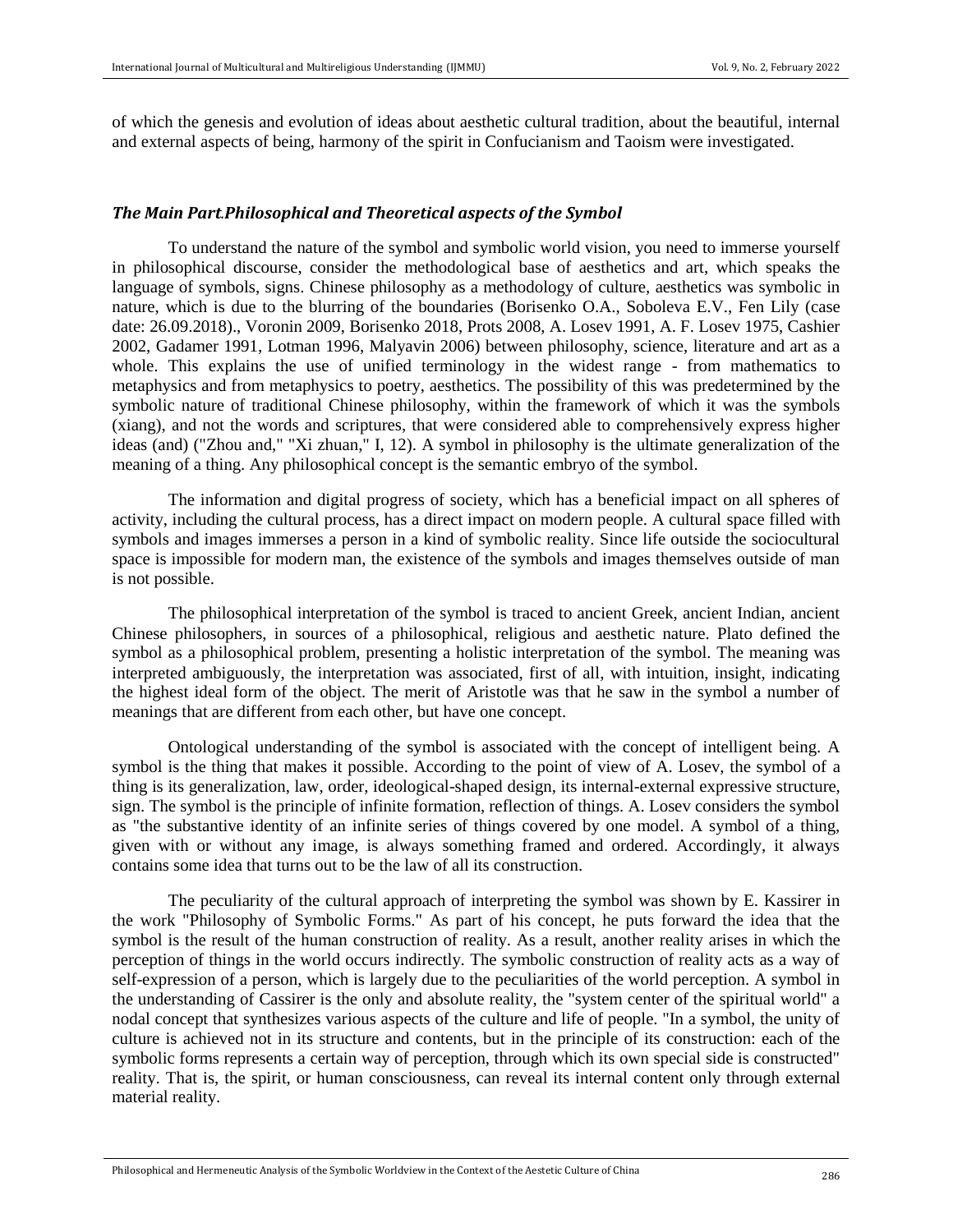The philosophical and hermeneutic model of the interpretation of the symbol is represented by the work of G.-G. Gadamer. The main idea of the Gadamer concept is that it considers the symbol as a connection between fragments of being that strive for reunification into a harmonic whole. The symbol indicates the value, updates it, and presents it. The function of the symbol is to reproduce the meaning of the work of art, where a "message of good and harmony" opens to man. That is, the integrity of the recognized world is carried out through a symbol. Any work contains an idea that is not accessible to direct contemplation, but is realized by a symbol.

The specifics of the concept of "symbol," in that it also covers the components of poetic speech, artistic and aesthetic language and the badges of logical and mathematical formalisms. Accordingly, the specificity of traditional Chinese philosophy, which possesses fundamental categories, concepts and terms, is that it allows the construction of "multidimensional" texts. Any cultural and aesthetic phenomenon can be considered as a text, and the text is a frozen speech, for the understanding of which a situation of dialogue must be introduced. These texts have various semantic levels: figurativemetaphorical, sign-symbolic, specifically scientific, abstract-philosophical, semantic, etc.

The semiotic paradigm of interpretation of the symbol is presented by Y. Lotman in the work "Symbol in Culture," which is based on the principle of binarity: rational and irrational. In the first case, the symbol acts as a sign, in the second - as a store of culture memory. The symbol acts as a mechanism of memory of culture: "as a message of other cultural eras, as a reminder of the ancient foundations of culture." In the structure of the symbol there is a moment of connection of different sign systems of the semiosphere, which covers various codes, languages, cultural worlds, directions and types of human activity.

The symbol acts as a collapsed generator of cultural memory. According to Y.M. Lotman, it serves not only as a bridge from one level of being to another, but also as a point of contact between the world real and virtual, real and above-real, earthly and higher, in addition, a bridge connecting eras. Symbols - signs of the languages of culture - form a semantic network through which they carry the essence of a thing, from its deep meanings to today's meaning.

The symbol is capable of representing a potentially infinite series of different entities relating to all possible layers and spheres of being. The most important factors in the formation of categories of Chinese philosophy as symbols are their formation: 1) on the preserved basis of multi-meaningful words of the native language, and not foreign-language terminological borrowings; 2) within the framework of a hieroglyphic and largely artificial sign system (wenyan), penetrated through polysemanism; 3) in the bowels of a classification, cliched culture (wen).

The symbol is capable of representing a potentially infinite series of different entities relating to all possible layers and spheres of being. Genesis and transformation of aesthetic cultural traditions, world views of China: Confucianism, Taoism. The origins of the formation of the system of aesthetic traditions of China date back to the period of Zhou (XI-III centuries BC), marked by the decomposition and secularia of archaic culture. From the very beginning, the Chinese tradition did not know the contradiction between moral effort and with native data, freedom and necessity. The space of unity, connection of all things is indicated by a ritual that acts as a normative and symbolic sign. Over time, the ritual in Zhou China lost contact with the archaic cult subtext and acquired the significance of an aesthetically valuable prototype of universal harmony.

The aesthetic attitude towards the world is quite vividly represented in the philosophy of Confucius. The forms of behavior themselves, which corresponded to the temper, had aesthetic value in the eyes of the Confucians, and in the consciousness of the unspoilt of his moral effort, the Confucian husband gained "joy" (le). The latter term referred in ancient China to the times personal types of arts and the enjoyment delivered by them, that is, moral self-improvement in Confucianism nurtured the harmony of the spirit that art can inspire. Confucius gave great significance to good manners and learning to accept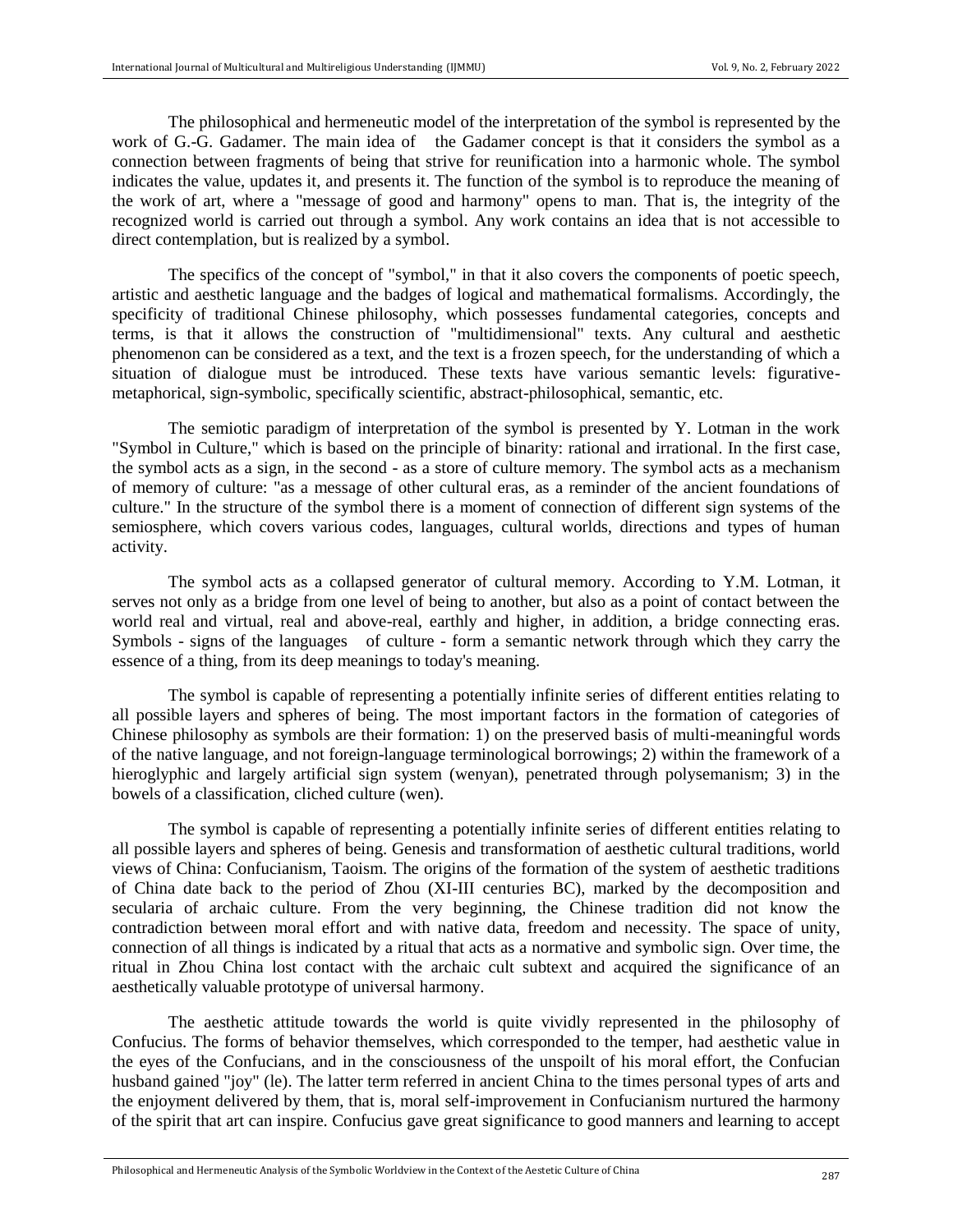art among the Zhou aristocracy, but for him the external form was supposed to serve as a sign of certain moral content. The teachings of the ancient Confucians included the main outlines of the symbolic world of contemplation, which over time formed the basis of traditional Chinese aesthetics. In line with this world vision, reality was seen as something that is accessible only to a symbolic expression and experienced as a kind of primary consciousness that precedes subjective knowledge and experience.

The uniqueness of China's culture lies in the fact that at all times it sought to achieve harmony with the environment. A vivid confirmation of this is the Chinese semiotics. The greatest meaning in the magical rituals of China was given to symbols penetrating into all spheres of human life. There are prerequisites for perceiving symbols as images of events that have long passed and are happening in the present time. The cult of ancestors, wildlife was a source for the development of semiotics. The symbols of nature, which were indispensable in the implementation of rituals and rites, were revered both in Europe and in the East. Traditional Chinese culture could not do without the variety of charms and amulets, signs and symbols, which over time acquired the status of a truly national feature of this state. The desire for harmony and harmony has become a key feature of Chinese life, helping to maintain positive relationships within a closed community of coexisting people.

The Taoist canon "Dao De Jing" reveals the nature of symbolism. Symbols were understood in China not only as a way of knowing the world, but also as reality itself, as a visible image of invisible entities, so the world of symbols was expressed in everything that can be imagined. This is the construction of cities where the symbolic function of the city was important - to be a prototype of the "heavenly order"; location of things in the space of the house and nature; state structure, emblems, coats of arms; rites, rituals, holidays; hieroglyphic writing system. However, the oblivion of the symbolic dimension of experience and its substitution by the methods of science with its oppositions of the subject and object, material and ideal, predicted the death of the Chinese tradition. This process, characteristic of different civilizations of "axial time" according to the classification of K. Jaspers, in China took a peculiar course and led not to the degeneration of symbolic understanding of the world, but to the formation of the Dao as an axial universality of Chinese culture.

The focus of Taoist thinkers was the problem of the symbolic connection between the internal and external aspects of being, where the external is mirrored inverted, "extremely distant" in a way, or the "shadow" of internal reality. They also called reality "emptiness" (xu), bearing in mind that "emptiness," firstly, is able to accommodate everything, and secondly, it eliminates itself, "devastates." Thus, the "emptiness" in Taoist philosophy denoted both the "absence of presence" and the ultimate integrity of the "one body" of the world, and the infinite prospect of self-transformation of being reflected in the hua category - "transformation."

The endless self-condemning symbolism of "emptiness" in Taoism surpasses not only its manifestations, but also the principle of manifestations. Here, the great unity of the dao is ultimately indistinguishable from chaos (hun dun) as the creative "dispersal" (sanya) of all things, the inexhaustible specificity of experience. For example, Tsai Yun connects the act of "dispersal" with the state of spiritual peace and relaxation as a condition of internal concentration: "He who wants to write, first let him sit straight, rest his thoughts and give himself to the attraction of will, does not rip out words, does not blow his breath and seals his spirit deep inside, then his letter will certainly be excellent... ».

Beauty (May) among the Taoists appears, according to the law of a symbolic form, a contrasting unity of concealment and expression. "Heaven and earth have perfect beauty, but do not talk about it, four seasons have a clear rule of alternation, but do not discuss it. Many Taoist concepts and images have moved into traditional aesthetic concepts of China. The very idea of forever unequilibrium chaos as inexhaustible diversity without idea and form was essentially aesthetic. The aesthetic nature of the worldview of the ancient Taoists has become one of the factors that prevented the isolation of aesthetics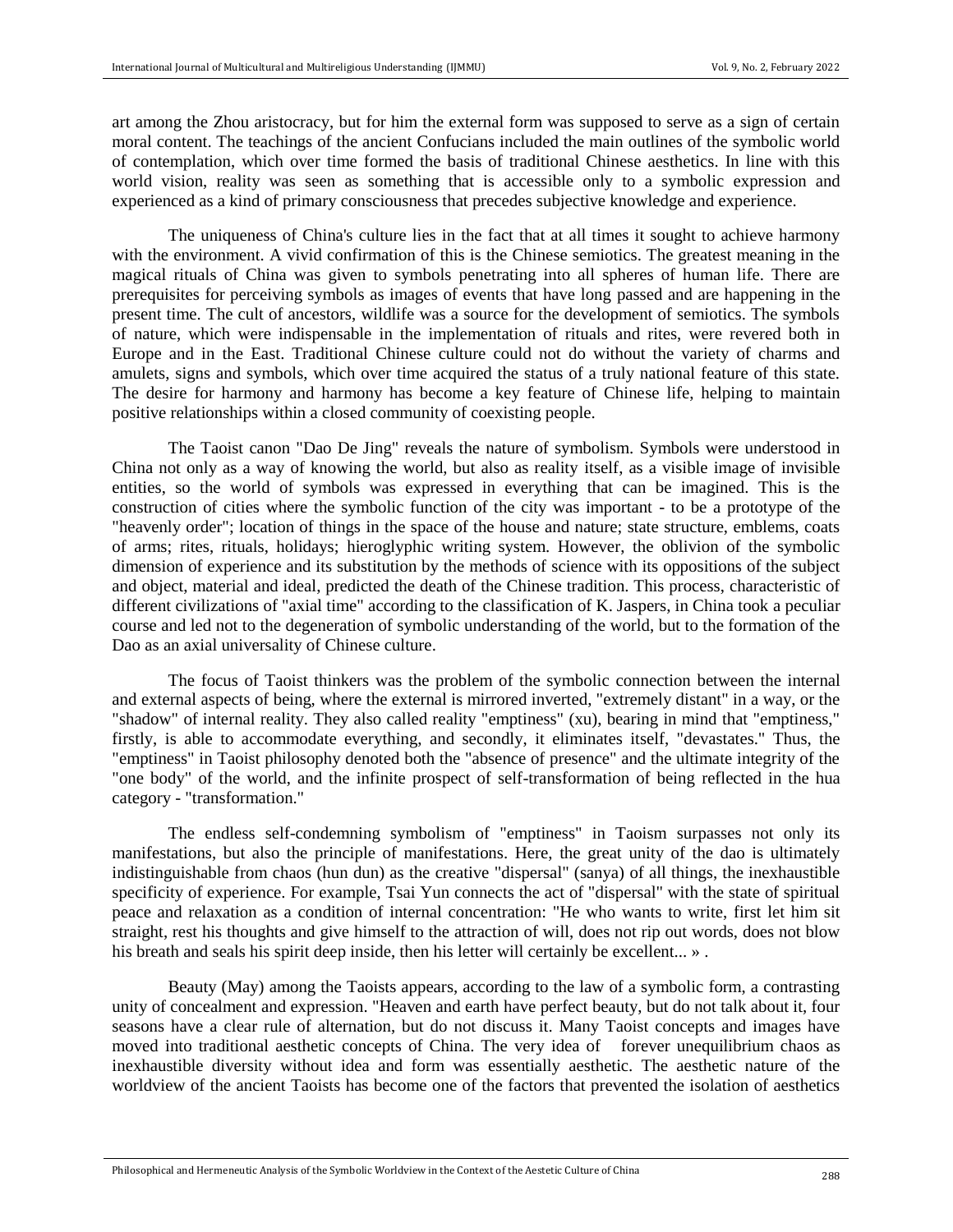into an independent field of knowledge. If the Confucians subordinated aesthetic values to ethical requirements, then the Taoists merged aesthetic with natural being.

Intuition, the idea of "harmonious unity of man and nature" in the worldview of the Chinese. Intuition occupies a special place in the worldview of the Chinese. The perception of the surrounding reality by the Chinese does not come from ideas disconnected from reality, but from intuition, genuine internal "conduct" of life itself, which precedes life experience, and substantive knowledge of certain phenomena. Life itself is not at all reduced in this case to its biological functions and needs. It accommodates both the "forever different," and the very departure to death. The achievements of Chinese arts stem from a state of awake spirit, in the full sense of the word spiritualized life, which can only be taught by a master in direct communication with a student, for the truth of life can only be lived, and only a living and constantly developing personality is congenial to the inexhaustible diversity of life.

V.V. Malyavin believes that the common sense of the Chinese is based on their confidence that the most worthy, i.e. the most sensitive and morally developed, is achieving success. Shaking this confidence means destroying the entire Chinese society. This is one of the reasons for the success of capitalism in modern China. The assumption that there is a universal "code of the universe" in Chinese traditional science remains a promising hypothesis, but the Chinese themselves rely more on methodically developed intuition. In the age of information technology, Chinese world understanding can no longer seem strange to a person living in the 21st century. This world understanding better corresponds to the realities of the "digitized world" than the postulates of classical Western philosophy.

Chinese culture as a whole has a special picture of the world, a system of views on nature and man, where the emphasis was placed on the need to achieve the "heavenly dao," that is, the dao - the invisible original and the basis of things and phenomena and the "human dao," that is, the harmony of man and nature. The "harmonic unity of heaven with man" in the value orientations of Chinese culture acts as an aesthetic ideal. Chinese researchers believe that the "psychology of harmony" with its proximity to the world around it and dependence on it developed among the Chinese in conditions of macro-stability and agricultural production on the closed continent.

The concept of "nature" among the Chinese is significantly different from the usual for a person with a European culture of thinking. According to ancient Chinese ideas, the world is divided into three components (san-tsai) - Heaven, Earth and Man. They are consonant and have equal ontological status. The highest function of man in interaction with nature was to draw closer to the surrounding world and self-reveal its essence in accordance with the images born by Heaven and Earth. This could be most fully realized in creativity, one of the most striking and significant spheres of which was art.

The idea of "harmonic unity of man and heaven" was "a fundamental feature of Chinese cholistic thinking, which considers nature and man not as opposing each other" subject and object, "but as" unified integrity, "more important than its constituent parts. This differs from the Western idea, which emphasizes the confrontation between nature and man, and where the question is: what is more beautiful is the original beauty of nature or nature transformed by man. In Chinese aesthetic judgments, such a dispute is not relevant. After all, nature is the real world, which includes everything around, which can be perceptual, where objects and people are included. Nature and man do not contradict each other, but are in inseparable integrity, in balance and mutual adaptation.

Aesthetic thought in China was an organic frequent traditional world vision. The very idea of the Chinese about the aesthetic object, as well as about reality in general, was based on the idea of a universal and continuous "transformation" (hua), which excluded static contemplation. Attention to the external image of things, the study of their physical parameters has always been considered in China to be a superficial, unworthy true master. As the scientist Zhu Jing-xuan wrote in the 9th century. the artist is called "to portray what neither the sun nor the moon can illuminate" and achieve "continuity of spirit" (and shen), to live with some internal, secret continuum of consciousness in which "the transformation of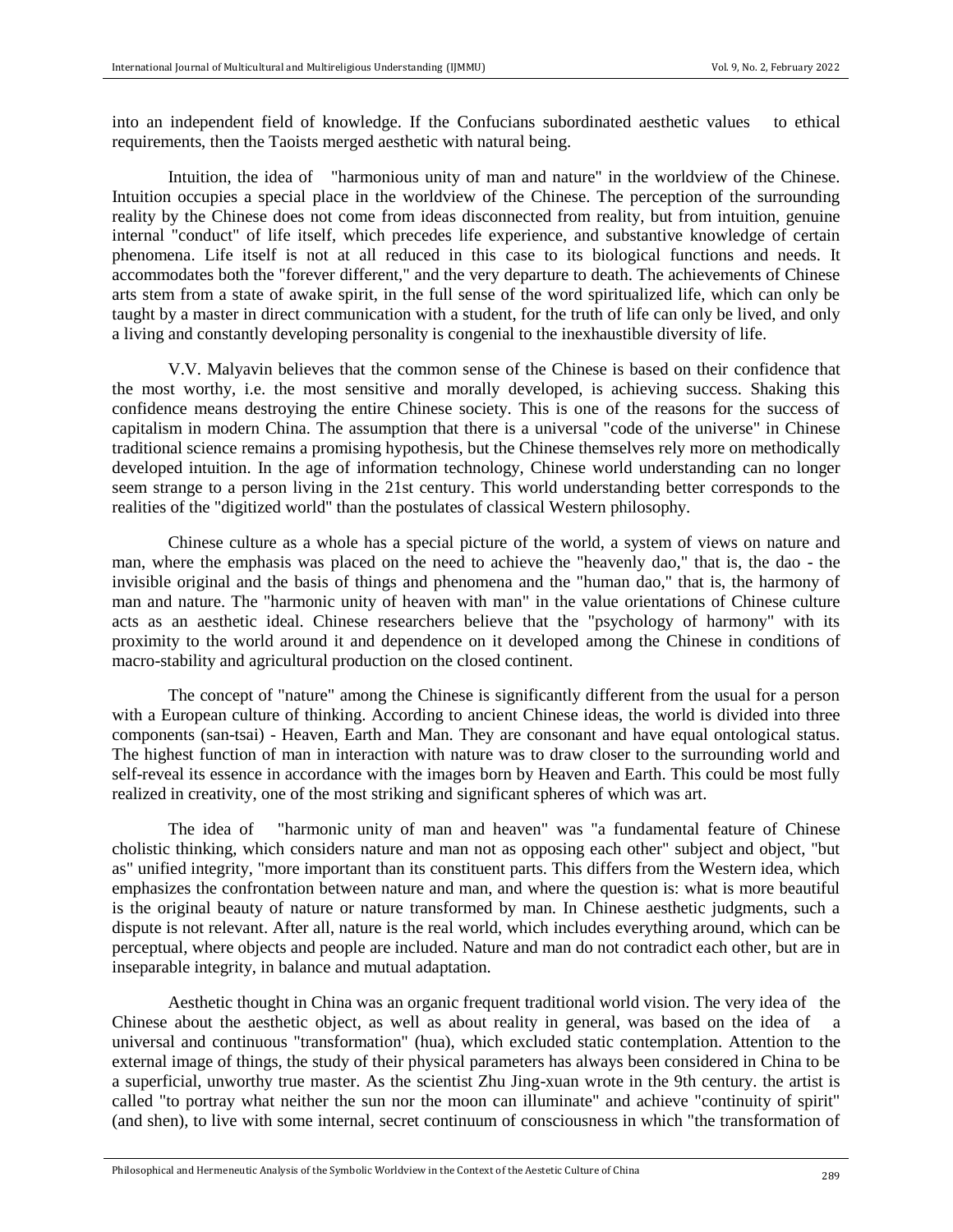things is accomplished. Thus, the appointment of traditional art in China was far from limited to aesthetic tasks themselves. Artistic creativity was interpreted in China as an accessory to the original and endless self-transformation of the enlightened spirit, as the active ownership of the Way (dao) of the universe.

The subject of aesthetic vision in China is the symbolic, "heavenly" depth of experience (xuan), personally understandable, but always absent in the given experience, elusive for external observation, but comprehended by internal insights. Chinese artists did not draw from nature and were completely indifferent to the formal rules for building a picturesque image. The truth of art in China of the Russian tradition is verified by the only heart of the master. European art has always seemed to the Chinese the fruit of conscientious, but callous crafts.

Symbolism is the basis of calligraphy, hieroglyphics. A special place in the symbolism of ancient China belongs to calligraphy. The art of calligraphy from ancient times was equated with special types of skills of a noble person. The works of calligraphers were objects of worship, passed down from generation to generation. The tools of the calligrapher, involved in the creation of his works, were carefully guarded: brush, mascara, paper, mascara - the so-called "four jewels of the office" (wen fan sybao). They also acted as attributes and even guardians of the "face" - not just some anthropological given, but at the same time an indicator of the place occupied by a person in society. Calligraphy was ranked among the sacred "six arts" and stood on a par with following the ritual, understanding music, archery, and chariot control. The Eastern understanding of calligraphy is today considered the most elaborate in terms of depth and integrity of understanding the personal characteristics of this process, which relate the personality of the calligrapher and his work.

The essence of art in China was traditionally defined by the concept of "one trait" (and hua). This concept, in particular, enshrined the organic unity of painting and writing, most fully read in Chinese calligraphy. It also emphasized the priority of activity over contemplation in Chinese aesthetics. At the end, it placed artistic tweet in the perspective of a symbolic world-understanding of tradition, justifying the acceptance of the authenticity of the artist's work and the peace of "Heaven" of the fullness of being. At the turn of the XVII-XVIII centuries. The artist Shi Tao wrote: "One trait is the source of everything, the root of all phenomena. It is revealed in the life of the spirit and stored by man. Therefore, the truth of one trait is established by ourselves. A person who has learned the truth of one trait can take all techniques out of a lack of techniques and comprehend one truth in all truths... " This judgment clearly defines the status of any image in China of the Russian tradition as a decor, trace or "environment" of internal, spiritual depth of experience. The masterpiece of calligraphic art in medieval China was likened to "a trace that stretches for thousands of years and disappears into an unattainable dal. Comparative analysis shows that if in Yapo, life itself is perceived as an aesthetic spectacle and in this sense was a proposition of art, then in China art was considered as a continuation of life - an internal, sublime, transformed by the effort of the creative will of life. In the experience of the intimate eternal continuity of the spirit, nature and culture, the personality of the artist and the inexhaustible specificity of Chaos are inseparable.

Aesthetic judgment in China moves between two poles: works of art were evaluated and classified by the Chinese, on the one hand, according to purely technical indicators, and on the other, according to a certain general atmosphere, an elusive "mood" (qu) that permeates the picture. The position of one and the other excluded the concept of itself as an art form. Accordingly, the aesthetic value of the image was reduced to the moment of its transformation, overcoming its own border, selfremoval. We can say that the aesthetic value of a thing for the Chinese was concentrated in its "shadow," or "brilliance," i.e. decorative, purely ornamental moments. This circumstance explains, among other things, the constant hardship of Chinese painters to expressive graphics, their taste for grotesque and a subtle sense of stylish stroke.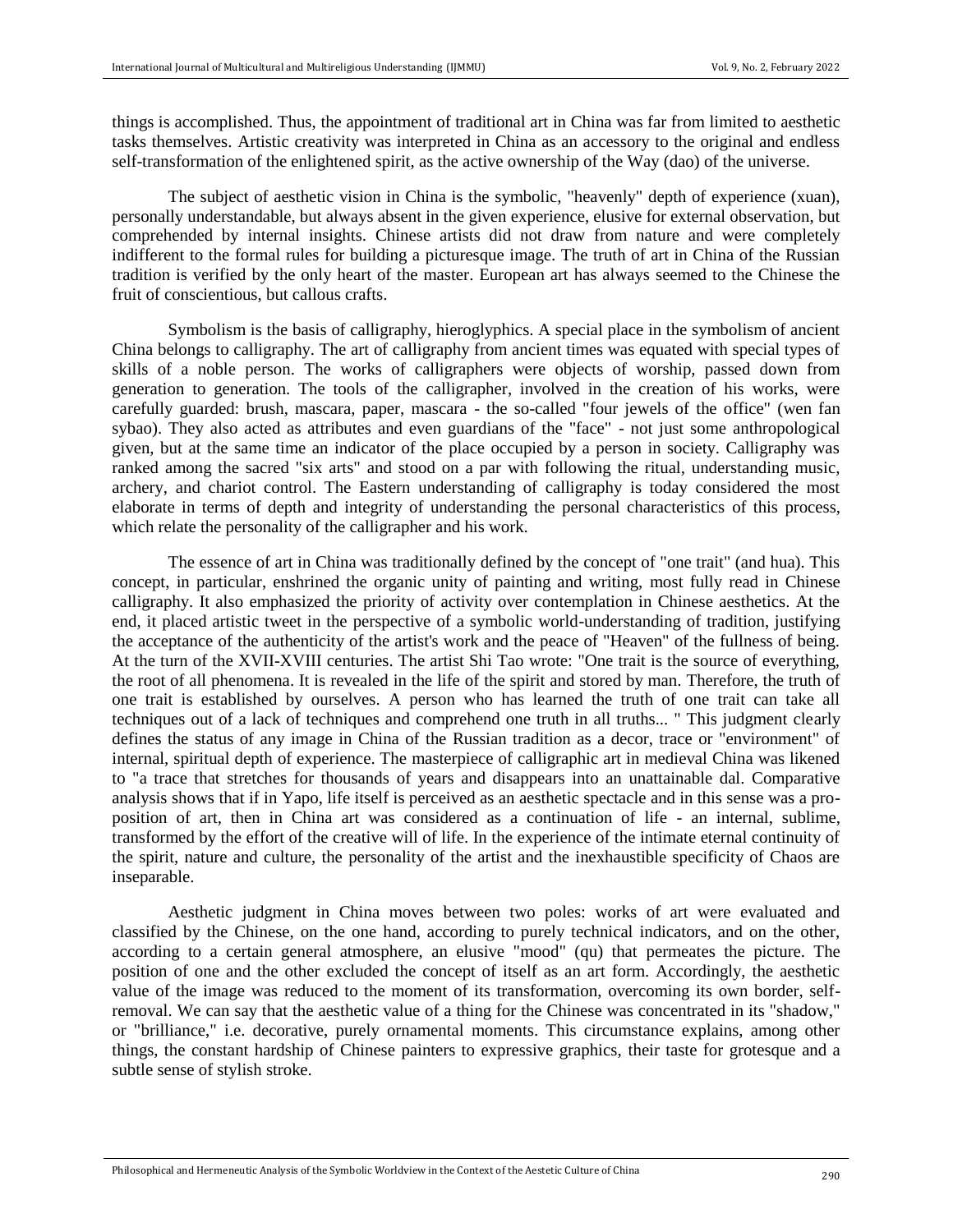Chinese civilization is one of the oldest great civilizations, which over time has strengthened and strengthened its economic and cultural characteristics. In this process, the early emergence of hieroglyphic writing in China played an important role. In ancient times, by decree of the emperor, hieroglyphic culture was spread throughout the country, which subsequently consolidated numerous peoples into a whole state, influenced the formation and evolution of the Chinese mentality, artisticfigurative worldview and symbolic thinking. A single state was formed with a single figurativehieroglyphic script. The root feature of Chinese civilization and the entire Far Eastern range is hieroglyphic writing. This is not only a linguistic, but also a basic cultural characteristic, a way of knowing the world surrounding reality: not through words or concepts, but through images.

#### *Results and Discussion*

The results of the study give reason to draw the following conclusions: China is a special type of civilization and culture, which, under the influence of Confucianism, Taoism and Buddhism, has created a kind of scale of aesthetic, moral values. These determinants contributed to the formation and formation of a special national character, a special type of personality, an extraordinary worldview based on symbols, signs. Chinese philosophy was symbolic in nature, due to the blurring of the boundaries between philosophy, science, literature, aesthetics. It was proved that it was thanks to the rich symbolic language of Chinese culture, calligraphy and hieroglyphic writing that the symbolic understanding of the world did not collapse during the "axial time."

#### *References*

- An S.A., Vorsina O.A., Peschanskaya E.V. "Hieroglyphic figurative writing as the main reason for the stability of the Chinese cultural tradition." *Izvestia of Altai State University*, 2014: 217-221.
- Belozerova, V. *Traditional art of China. Neolithic - IX century.* Moscow: Russian Foundation for the Promotion of Education and Science, 2017.
- Borisenko O.A., Soboleva E.V., Fen Lily. "The impact of globalization processes on the modern culture of China." *Scientific electronic archive*, (case date: 26.09.2018).: http://econf.rae.ru/article/6653 .
- Borisenko, R.A. "Conceptual foundations of the symbol in the dynamics of cultural space." *Culture and Civilization*, 2018: 172-177.
- Cashier, E. *Philosophy of symbolic forms.* Moscow: St. Petersburg, 2002.
- Gadamer, H. G. *The relevance of the beautiful.* Moscow: Art, 1991.
- 7. Glagolev, v. S. "The value of personality and its creative potential." *Bulletin of MGIMO University*, 2014: 229-234.
- Jaspers, K. *Meaning and purpose of history.* Moscow: Republic, 1994.
- Jingxuan, Zhu. "Notes on the famous artists of the Tang Dynasty." In *Anthology of Taoist philosophy*, by Vinogrodsky B. B. Malyavin V.V., 448. Moscow: Komarov & C, 1994.
- Kulanina, E. M. "Value aspects of the art of calligraphy in the communicative tradition of the East." *Mission of faiths*, 2017: 100-107.
- Kulikova, A. Ye. "Aesthetics of nature and its role in the formation of personality." *Young scientist*, 2012: 209-212.

Philosophical and Hermeneutic Analysis of the Symbolic Worldview in the Context of the Aestetic Culture of China <sup>291</sup>